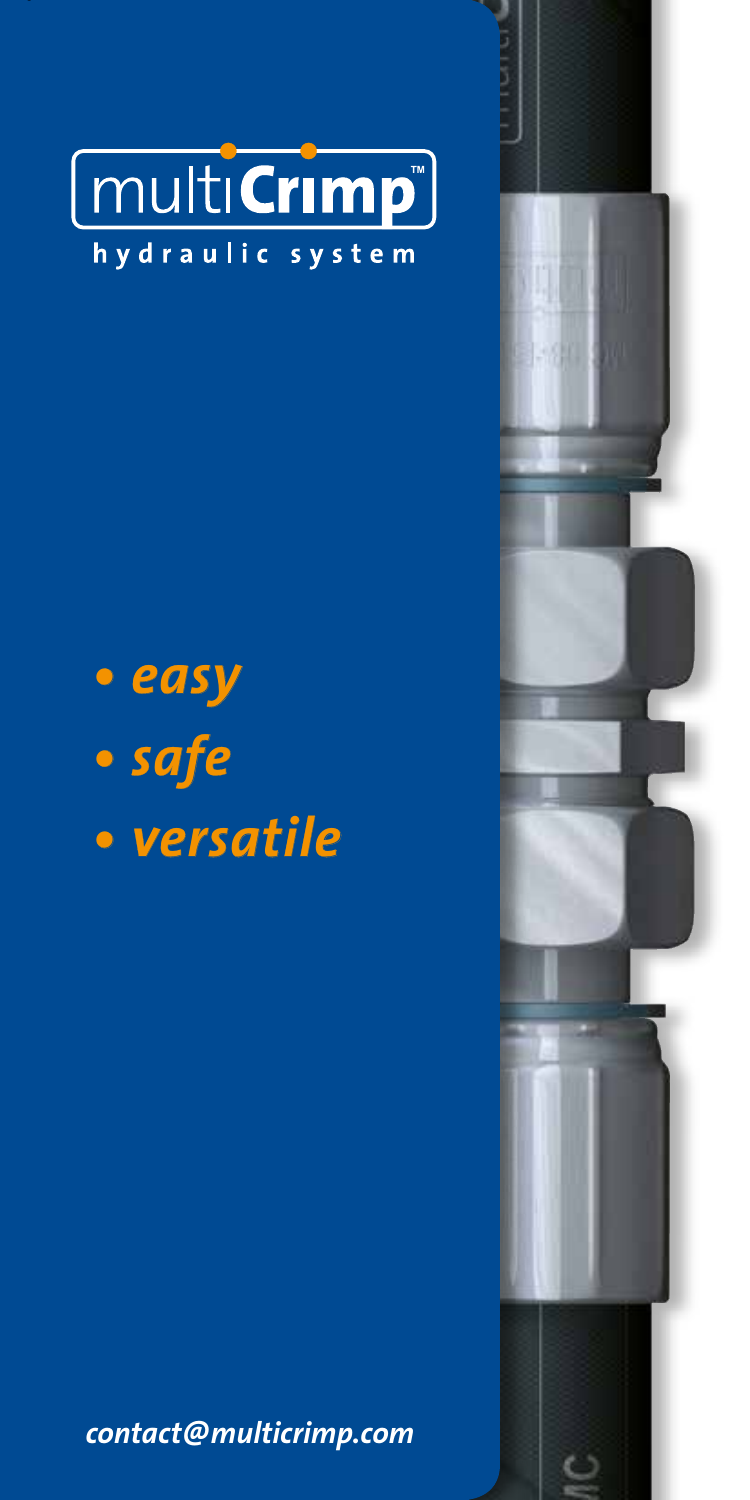

### *The Idea:*

multiCrimp is a user-friendly hydraulic system.

Well-designed tools, predefined procedures, and simple quality checks help simplify the assembly of premium hydraulic hose lines.

No compromises – far from it! Added safety and an increased lifespan make multiCrimp your ideal system for full-fledged real-life solutions.

Easy to implement, it delivers safe results and offers great versatility in its use.

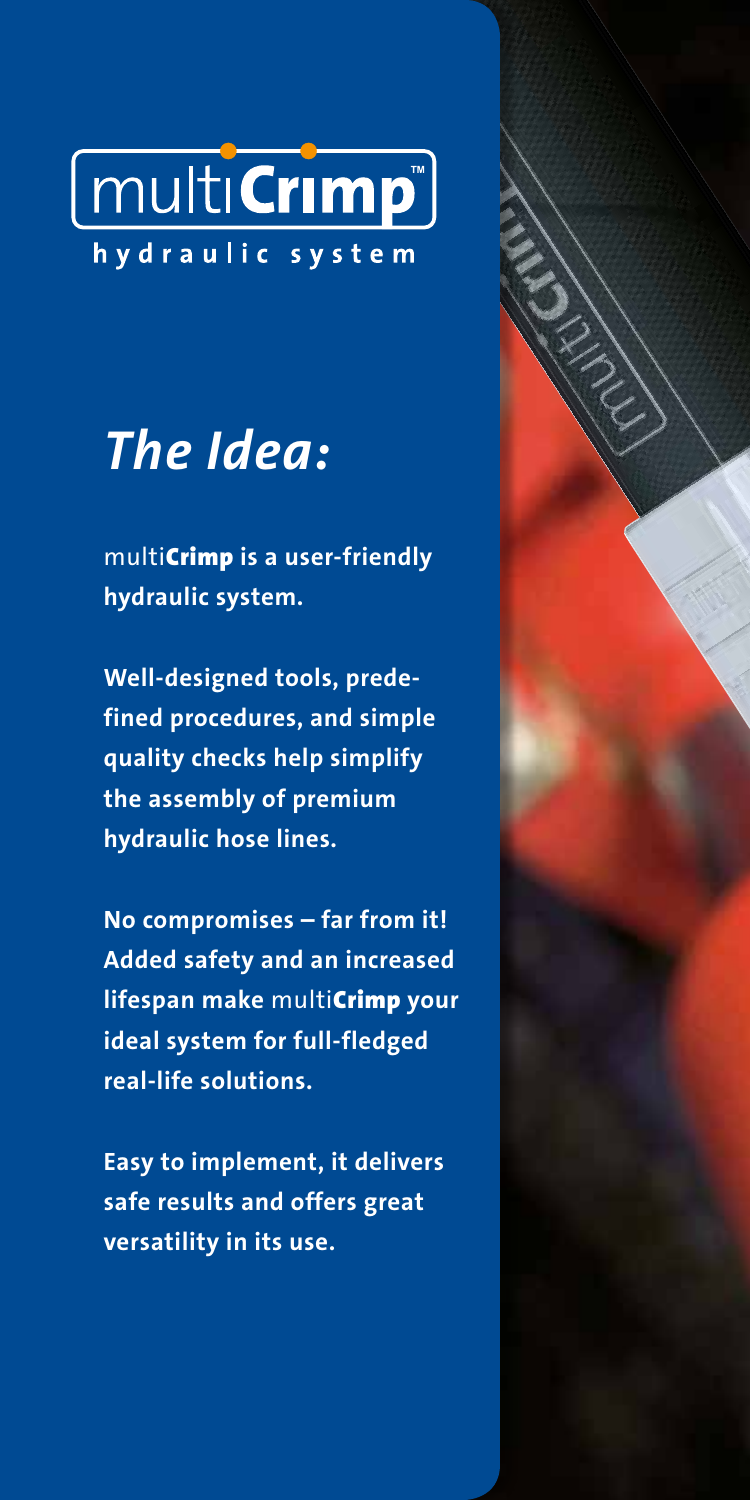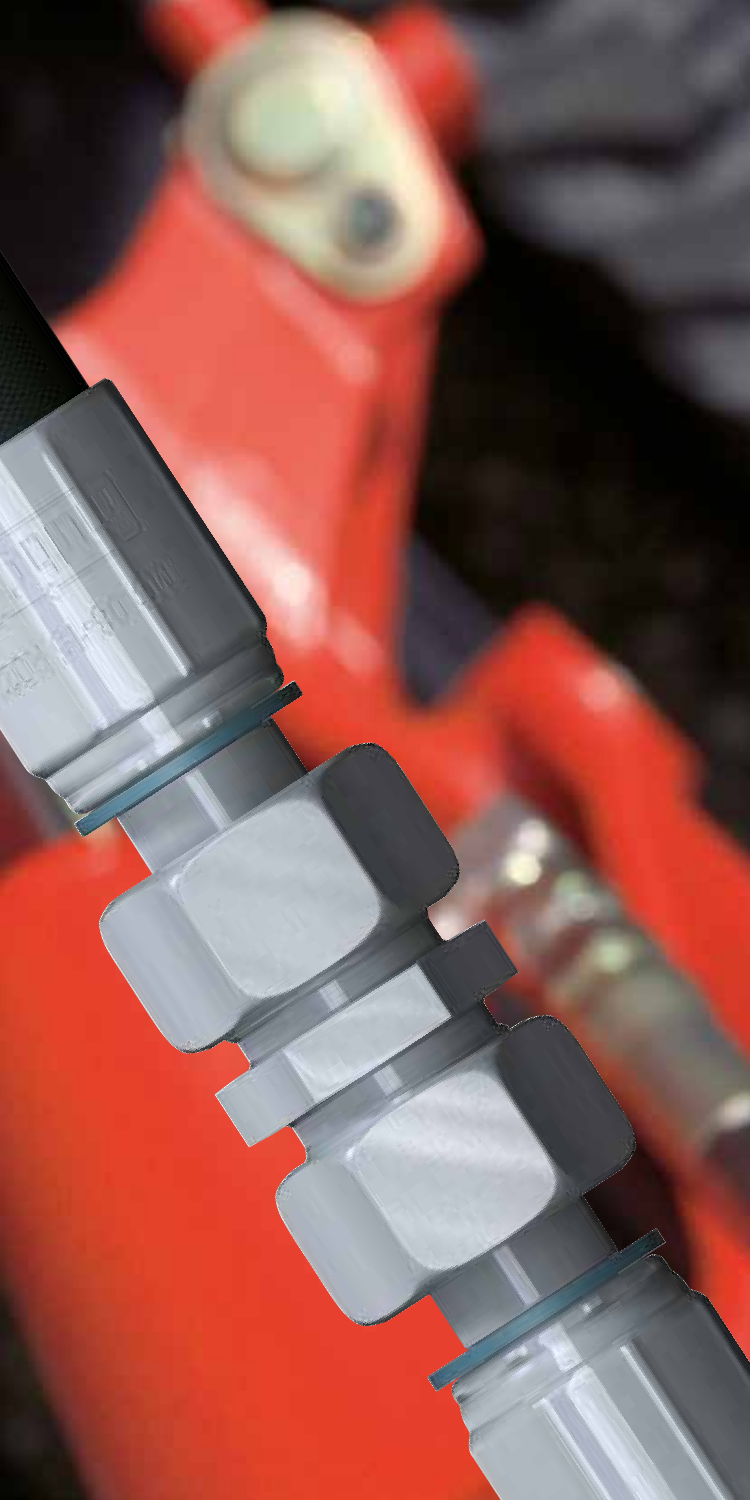

## *The Problem:*

Machinery failures. Production downtimes. Deadline chaos. Nothing gets done until the unforeseen problem has been solved.

A massive effect triggered by a tiny cause: a defective hydraulic hose line.

Quite often, the consequences and ensuing costs induced by such defect are disproportionately high as compared to the effort that would have been required to avoid it.

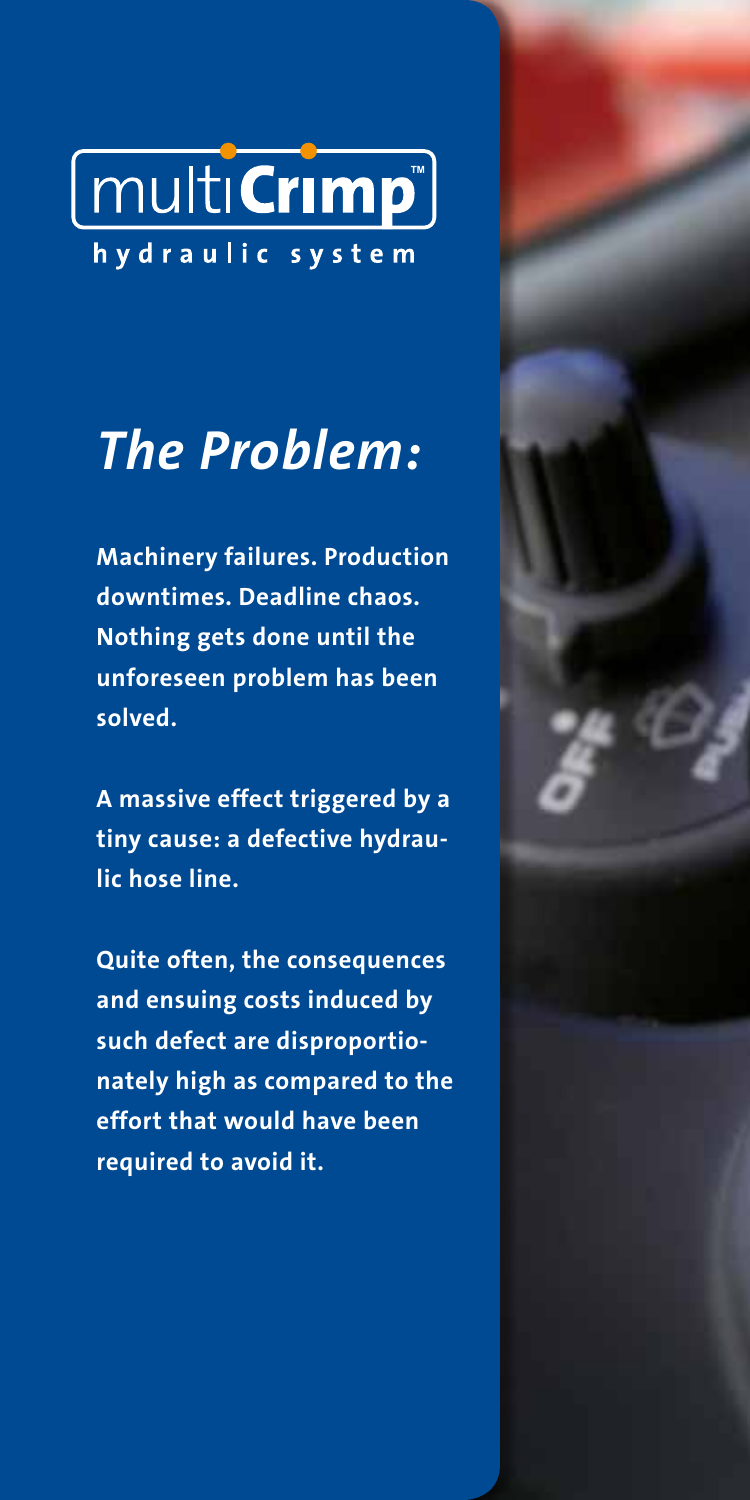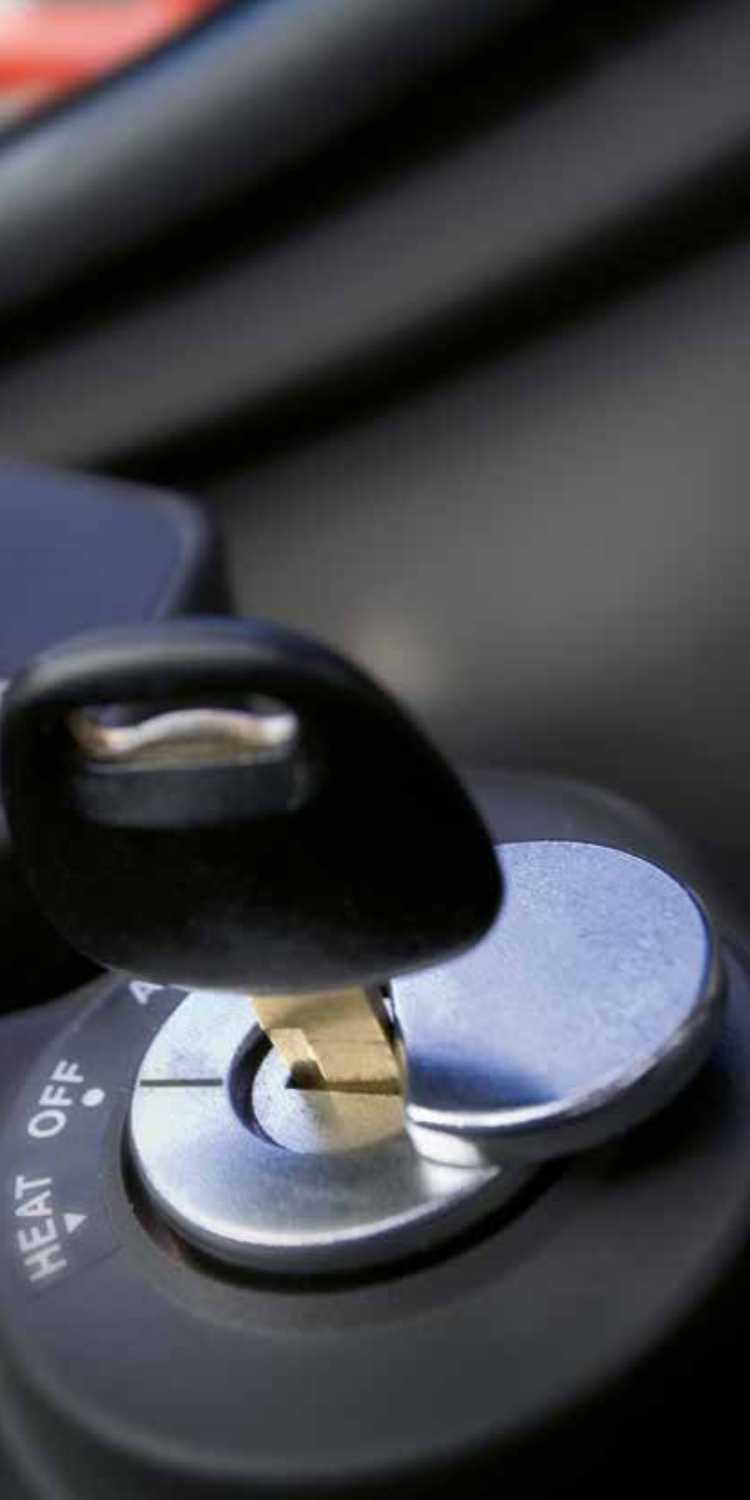### multiCrimp<sup>®</sup> hydraulic system

# *The Solution:*

A top-quality hydraulic hose line, easy and fast to assemble. This is exactly where our multiCrimp hydraulic system comes in:

- The premium quality of its components ensures several times the lifespan of conventional hose lines.
- Its great ease and safety of handling allows even "non-specialists" to assemble these high-quality hydraulic hose lines.
- Every workshop can benefit from multi**Crimp**. And so can your in-house maintenance department and your external service partner.



#### *Calibrating tools*

used to reduce the external diameter of hoses down to the required size.

### *Hoses*

made by multiCrimp give you several times the lifespan you are used to.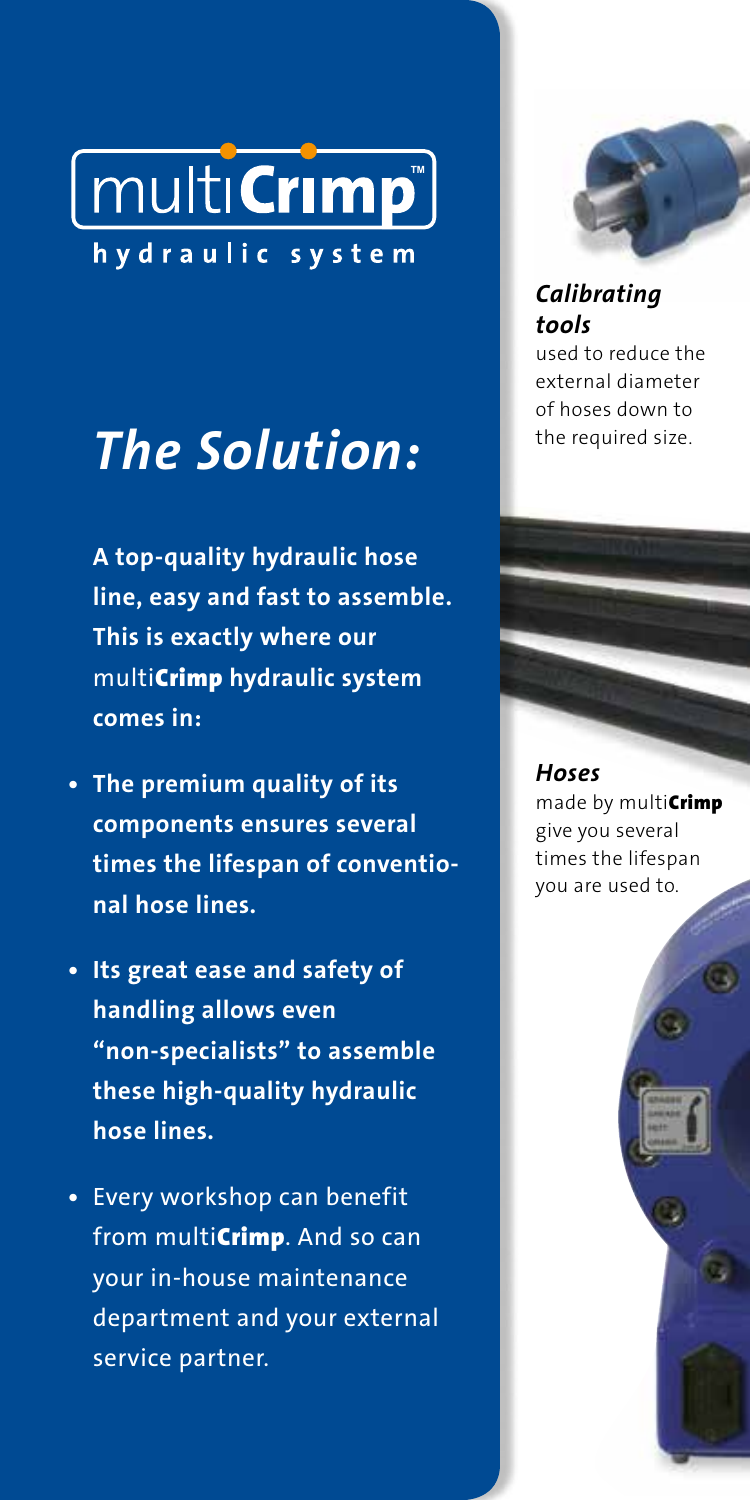*Test gages* for easy quality control.

#### *Fittings*

in nearly any design and for any of your practical needs.

#### *Crimping machines*

of large and small sizes. Electro-hydraulic or with hand pump. Stationary or mobile. Ideally attuned to your practical needs.

#### *Also available*

are hose-cutting machines, hose reels for rolls, repair kits, and many other items.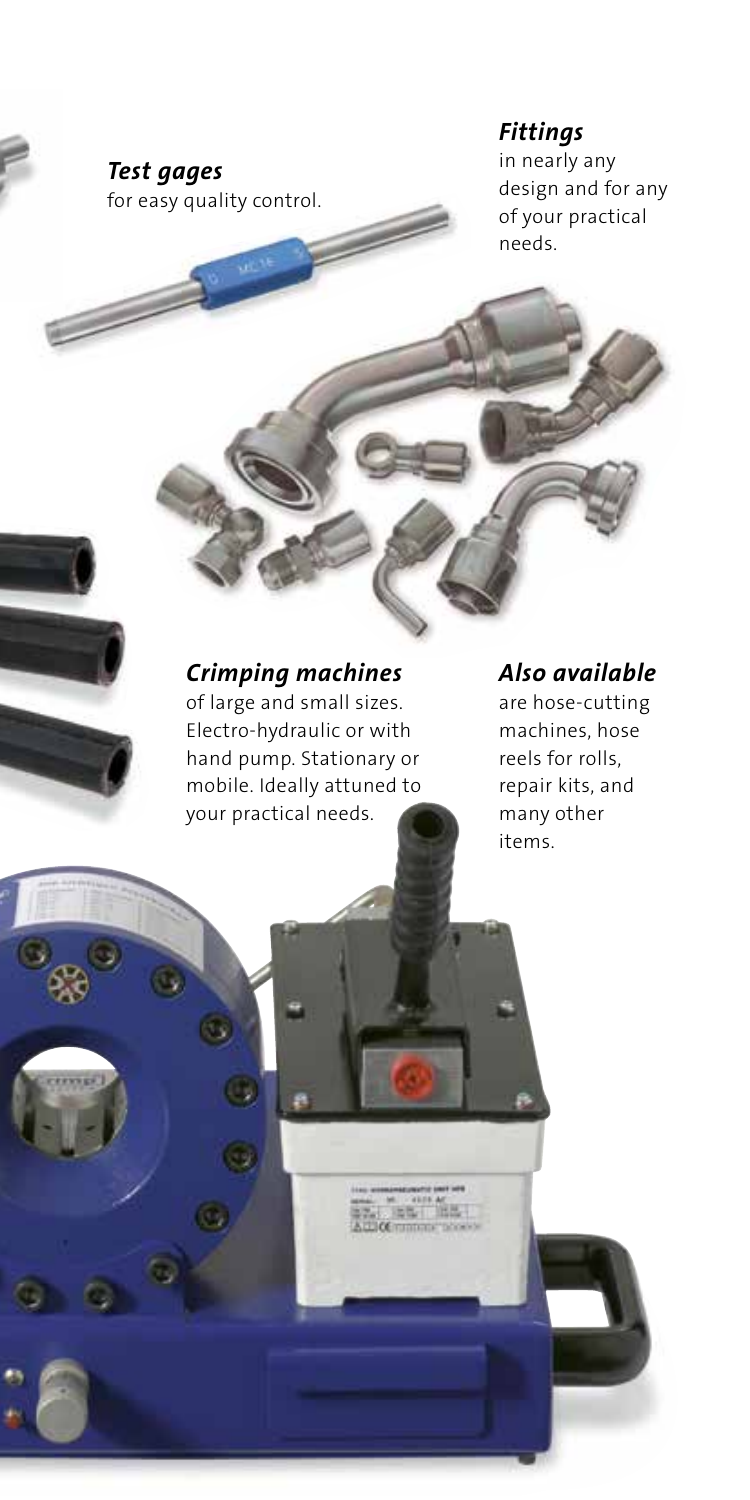### multi**Crimp** hydraulic system

### *... easy:*

The multiCrimp hydraulic system is developed such that, without any special previous knowledge in hydraulics, just about anyone can assemble top-quality hose lines.

- Everything within the system is designed to make up a harmonious whole.
- Clear explanations tell the user exactly how to handle components and tools.
- At the end of the offered training courses, participants receive a certificate and their own registration number.

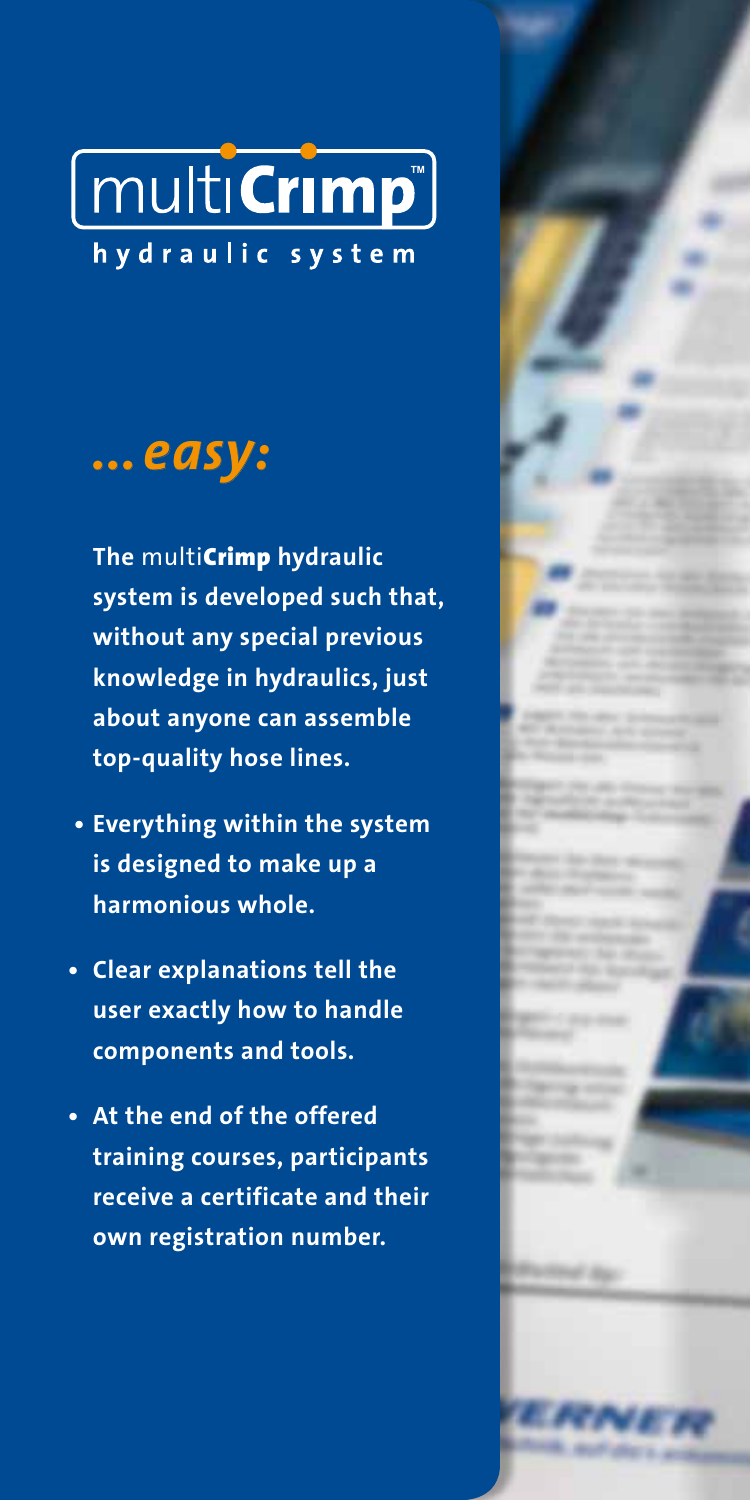Double-checking – made easy:

 $\overline{C}$ 

**MC1** 

ಸ

U

S *= sicher/safe* 4 The thicker end of the test gage must not go further than about halfway into the crimped fitting.

U)

MC<sub>16</sub>

 $\circ$ 

 $\triangleleft$  **G** = gut/good The slimmer end of the test gage should, if crimping has been done properly, travel all the way into the opening.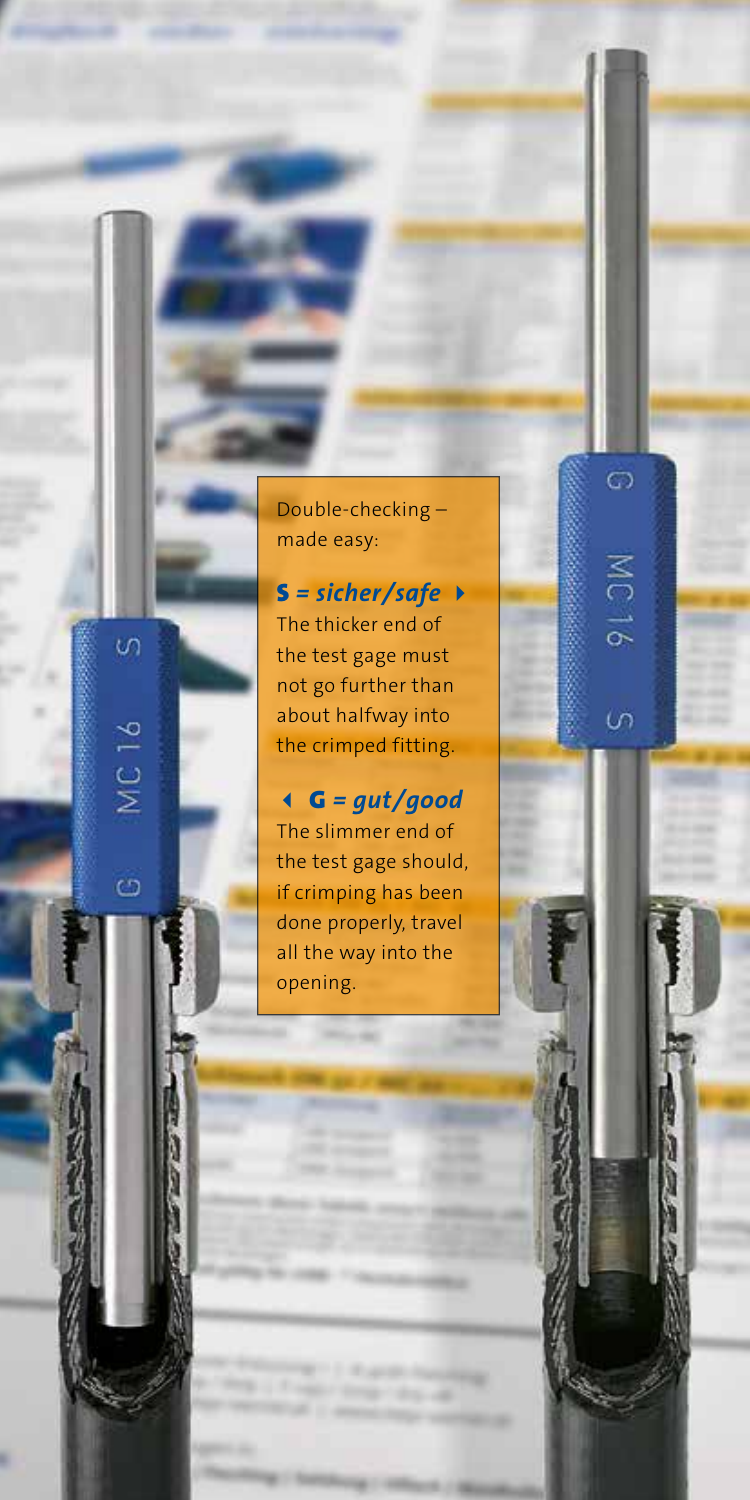

## *... safe:*

The patented multiCrimp hydraulic system creates connections that withstand highest loads.

Due to the special design of the fittings, crimping produces extremely durable and absolutely secure connections.

Combine them with multiCrimp hoses, and you will get hose lines going miles beyond the required standards.

TÜV-tested and certified.

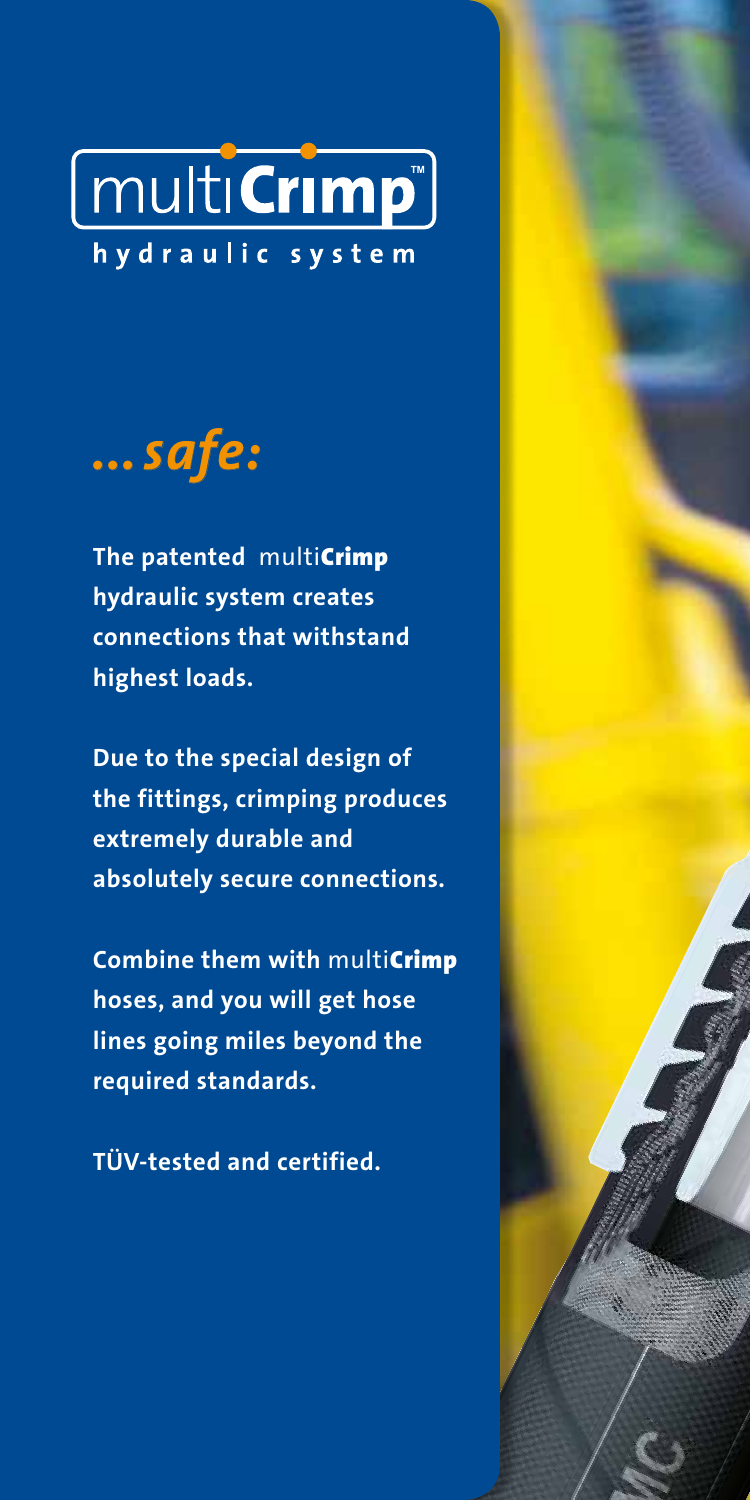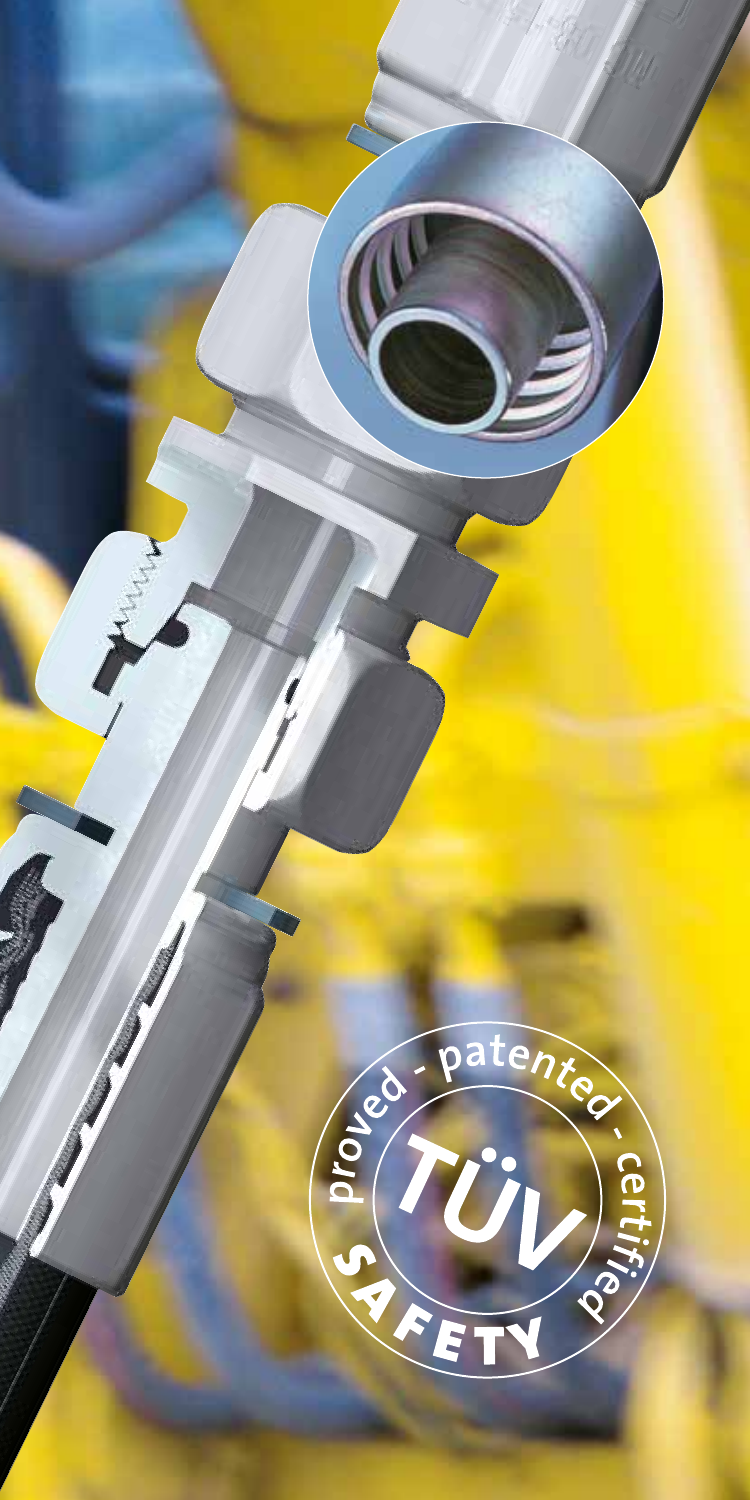

### *… versatile:*

The multiCrimp hydraulic system is the ideal solution for:

- Almost all types of hydraulic power transmission in apparatuses, machines, and plants.
- Original equipment, maintenance, or repairs. As a mobile solution, and in the workshop. Even suited for use with repair fixtures to make special fittings.
- Operations of any size and many different industries.

An ideally configured assortment of hoses and fittings allows customized solutions.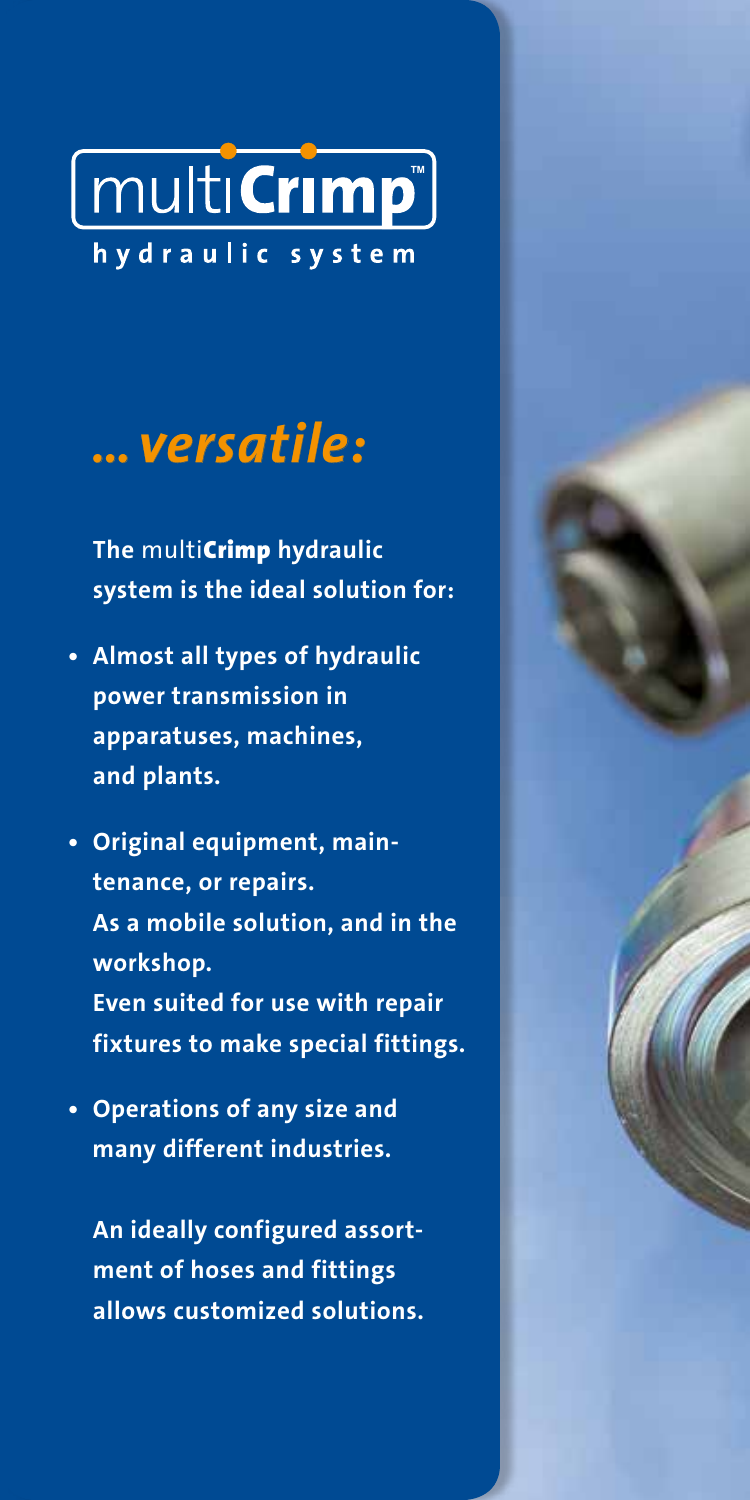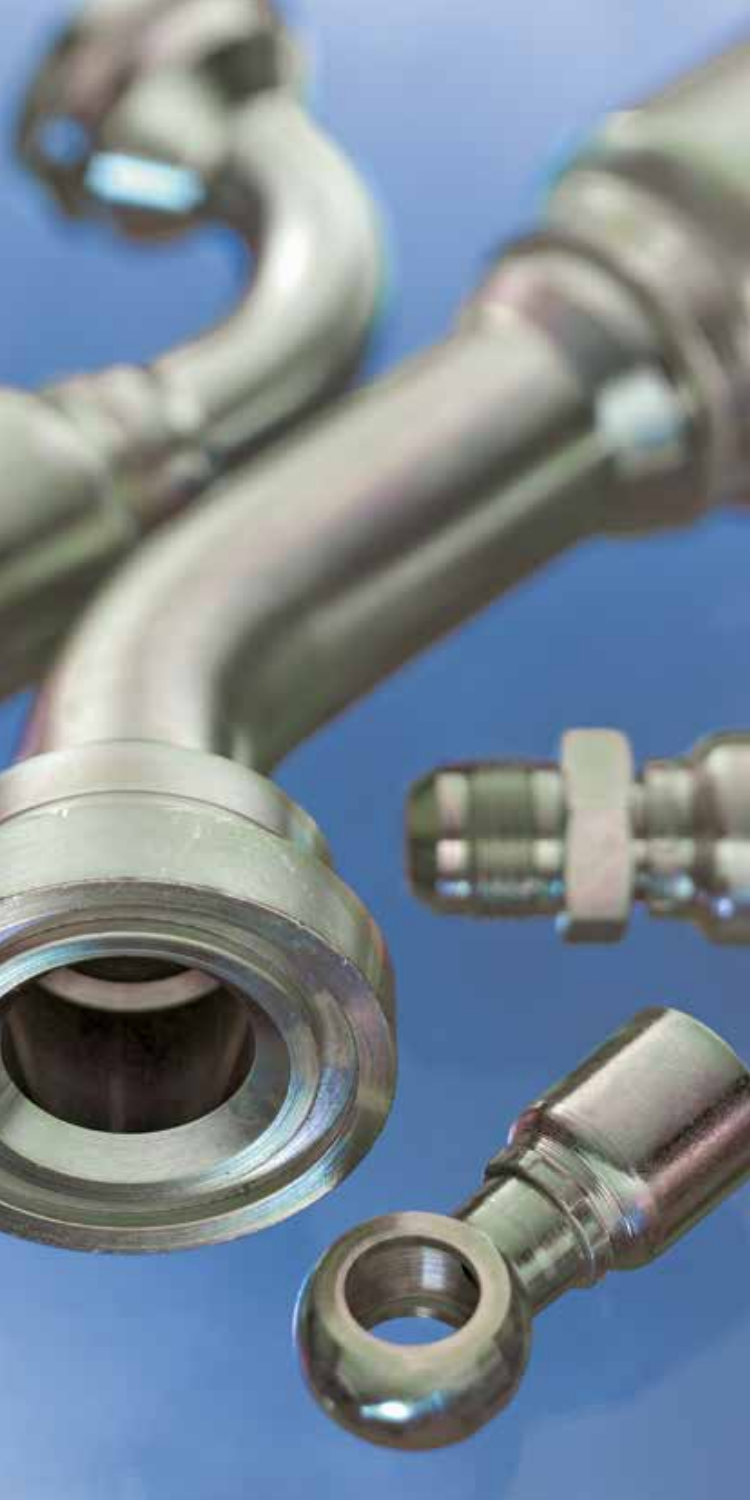

### *Your Partner:*

Choosing multiCrimp means using a safe full-fledged system that sets new quality standards.

Such safety builds trust with all customers whose machines, vehicles, or plants were fitted with multiCrimp products.

This trust in turn benefits our commercial partners and all workshops using the multiCrimp hydraulic system for their work.

So, from now on, look out for our logo [multi**Crimp**] and demand the quality the name multi-Crimp stands for.

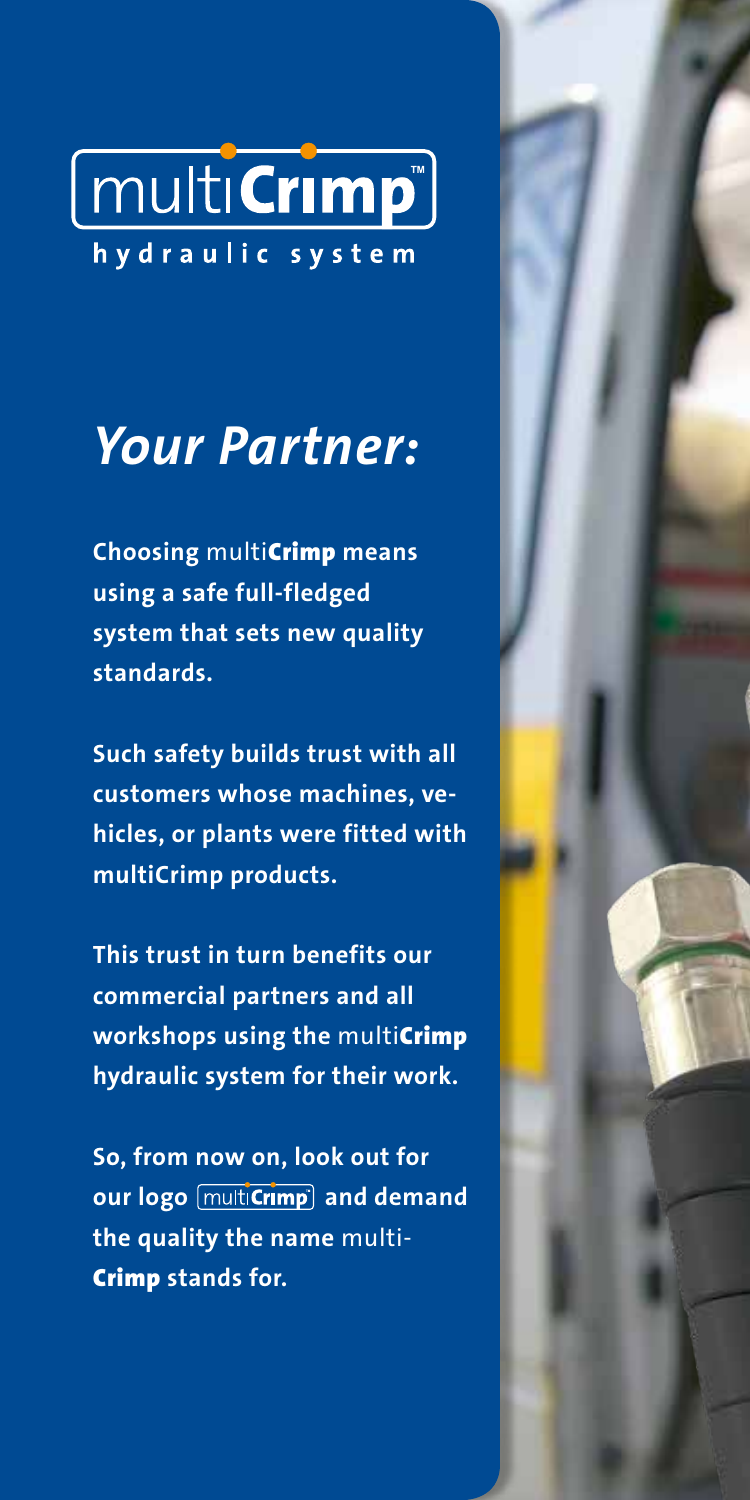